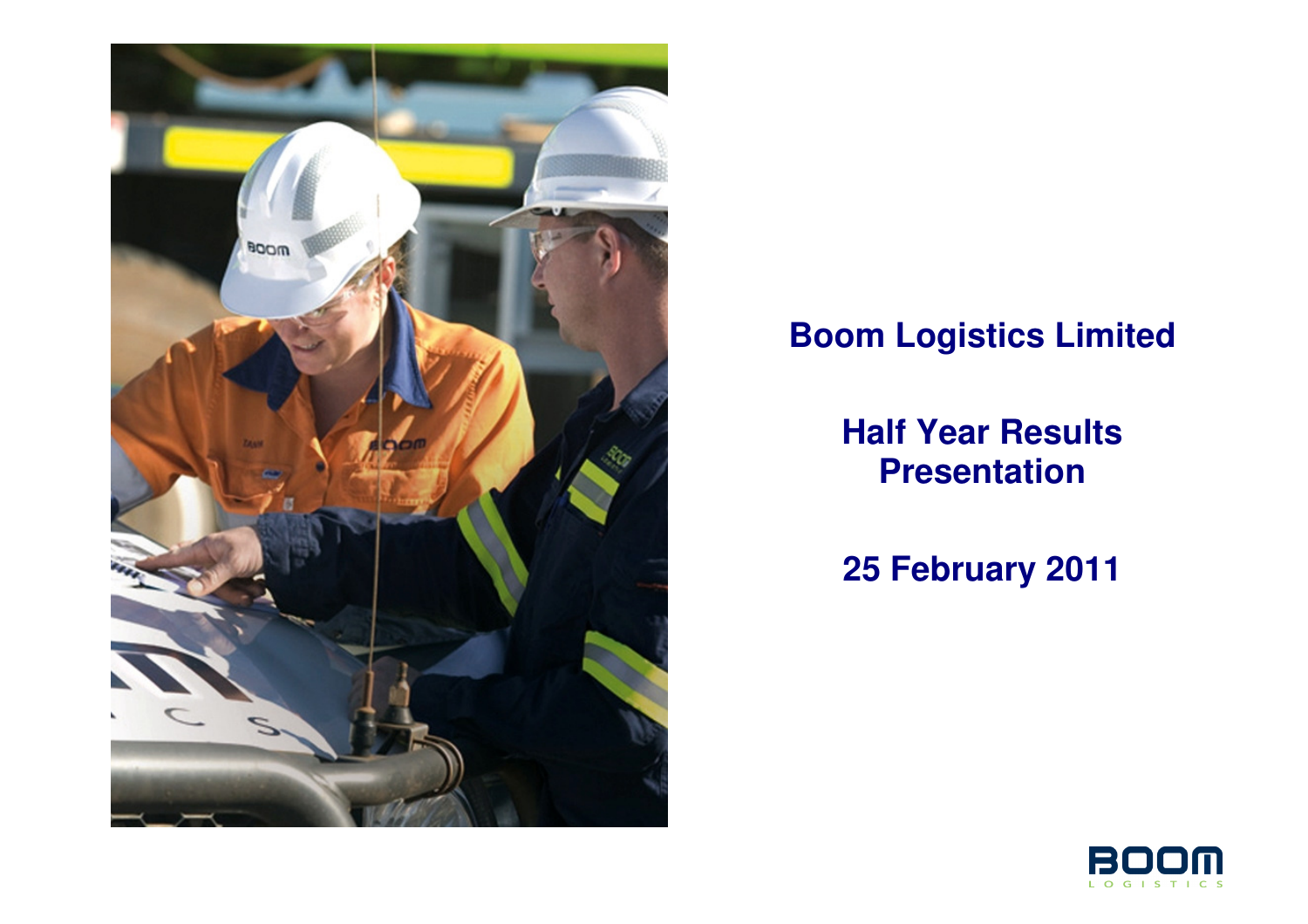### **Summary**

**\$5.1m trading NPAT for 1H11, up \$4.6m from prior corresponding period ("PCP") (1H10 trading NPAT of \$0.5m).** 

**Strong recovery in the core crane logistics business continues.** 

- 22% revenue increase on PCP with a corresponding 113% increase at EBIT.
- Continued strong demand in core market segments of resources, energy, utilities and infrastructure, particularly:
	- coal mining in the Bowen Basin and Hunter Valley;
	- •iron ore and gold mining in Western Australia; and
	- oil and gas.
- Further key contract renewals and wins.
- **Good progress has been made on FY11 priorities with ongoing profit improvement initiatives to drive future earnings and better returns.** 
	- James Equipment exited.
	- Boom Sherrin has consolidated some of its depots and redeployed assets to areas of higher demand.
	- Melbourne, Brisbane and Port Kembla crane logistics businesses have been restructured with cranes relocated to high growth markets to drive better returns.

#### **Balance Sheet strength provides a sound base for growth.**

- Net Debt to Equity of 37% (38% at June 2010).
- Debt refinancing process well progressed in advance of September renewal.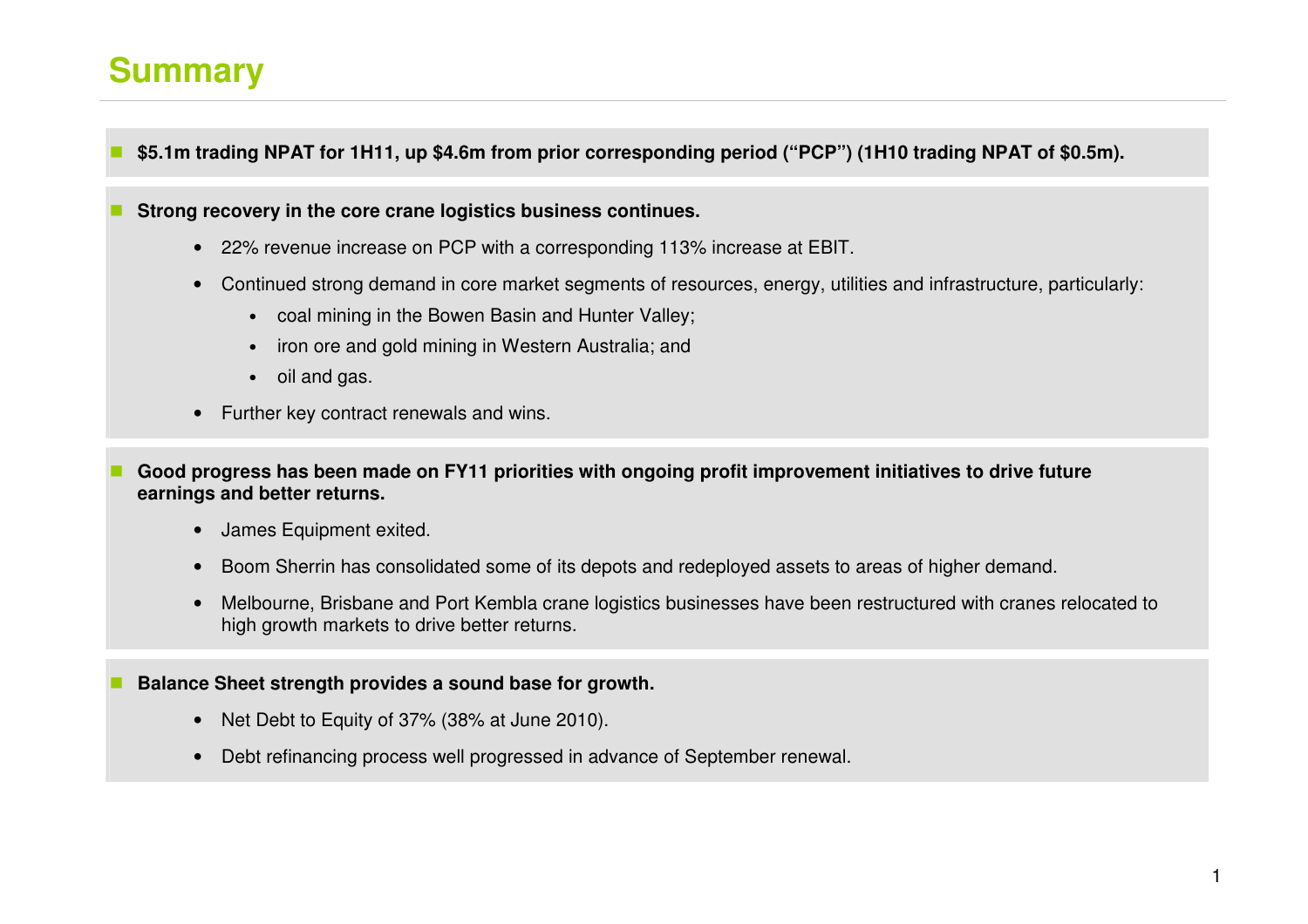### **1H11 Trading Results**

| \$m\$                                                                 | <b>1H10</b>                    | 2H10                           | <b>FY10</b>                    | <b>1H11</b>                  | <b>1H11</b><br>pcp |
|-----------------------------------------------------------------------|--------------------------------|--------------------------------|--------------------------------|------------------------------|--------------------|
| <b>Crane Logistics</b>                                                | 106.9                          | 117.5                          | 224.5                          | 130.9                        | 22%                |
| <b>Boom Sherrin</b>                                                   | 38.2                           | 40.1                           | 78.3                           | 36.9                         | (3%)               |
| James Group                                                           | 17.3                           | 5.6                            | 22.9                           | 2.6                          | (85%)              |
| <b>Operating Revenue</b>                                              | 162.4                          | 163.1                          | 325.6                          | 170.4                        | 5%                 |
| Foreign Exchange Gain / (Loss)                                        | 0.1                            | 0.9                            | 1.0                            | 0.0                          |                    |
| Profit / (Loss) on Sale of Fixed Assets                               | 0.2                            | 0.3                            | 0.4                            | 0.4                          |                    |
| Interest Income                                                       | 0.2                            | 1.2                            | 1.4                            | 0.2                          |                    |
| <b>Total Revenue</b>                                                  | 162.9                          | 165.4                          | 328.4                          | 171.0                        | 5%                 |
| <b>EBITDA</b><br><b>EBITDA Margin</b><br>Depreciation<br>Amortisation | 22.5<br>14%<br>(14.6)<br>(0.5) | 27.3<br>17%<br>(15.1)<br>(0.5) | 49.8<br>15%<br>(29.8)<br>(1.0) | 31.2<br>18%<br>(16.4)<br>0.0 | 39%                |
| <b>EBIT</b><br><b>EBIT Margin</b>                                     | 7.3<br>4%                      | 11.7<br>7%                     | 19.0<br>6%                     | 14.9<br>9%                   | 104%               |
| Interest Expense                                                      | (7.5)                          | (4.9)                          | (12.4)                         | (4.6)                        |                    |
| Borrowing Costs <sup>2</sup>                                          | (2.4)                          | (3.4)                          | (5.7)                          | (3.2)                        |                    |
| <b>Profit before Tax</b>                                              | (2.6)                          | 3.4                            | 0.8                            | 7.1                          |                    |
| Tax                                                                   | 3.1                            | 0.2                            | 3.3                            | (2.0)                        |                    |
| Net Profit after Tax <sup>3</sup>                                     | 0.5                            | 3.6                            | 4.1                            | 5.1                          | 1,006%             |

- Strong trading profit improvement driven by the core crane logistics business.
- 1H11 trading EBITDA excludes \$3.3m of one-off restructure costs.
- December weather impacts of \$1.2m are included in the trading result.
- Borrowing costs relating to line fees are now classified as financing expenses along with interest (previously included in EBITDA).

1. The 1H11 trading result excludes \$3.3m one-off restructure costs relating to the James Equipment exit (\$2.0m) and other depot restructuring.

2. Borrowing costs including line fees previously included in EBITDA are now included below EBIT. Prior period comparatives have been restated.

3. A reconcilaition of the Statutory Reported result and the Trading result as reported in this presentation is set out at Appendix 1.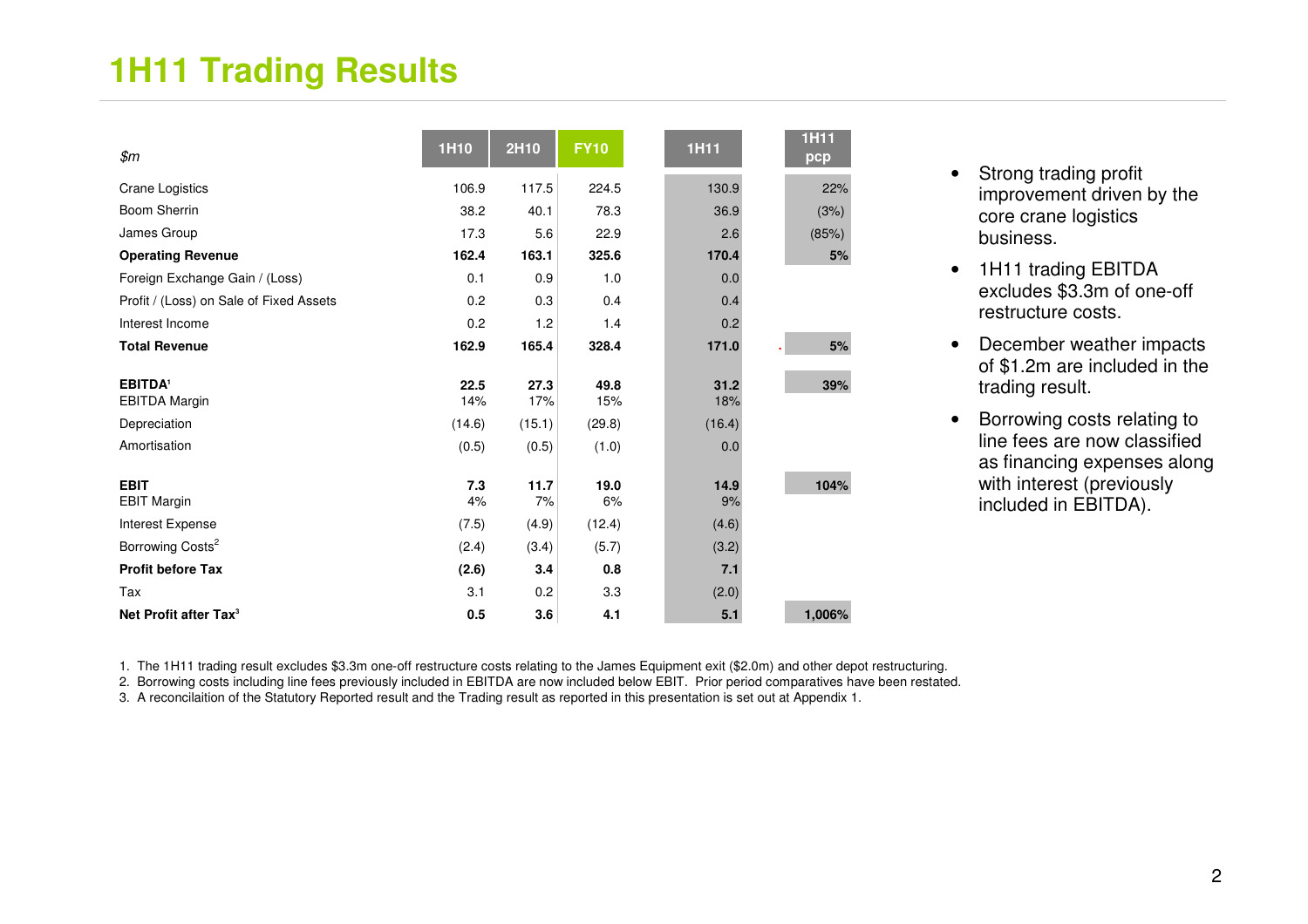### **1H11 Divisional Results**

| \$m\$                        | <b>1H10</b> | <b>2H10</b> | <b>FY10</b> | <b>1H11</b> |
|------------------------------|-------------|-------------|-------------|-------------|
| <b>Revenue</b>               |             |             |             |             |
| <b>Crane Logistics</b>       | 106.9       | 117.5       | 224.5       | 130.9       |
| Boom Sherrin                 | 38.2        | 40.1        | 78.3        | 36.9        |
| James Group                  | 17.3        | 5.6         | 22.9        | 2.6         |
| <b>Operating Revenue</b>     | 162.4       | 163.1       | 325.6       | 170.4       |
| Other Revenue <sup>1</sup>   | 0.5         | 2.3         | 2.8         | 0.6         |
| <b>Total Revenue</b>         | 162.9       | 165.4       | 328.4       | 171.0       |
| EBIT $23$                    |             |             |             |             |
| <b>Crane Logistics</b>       | 9.4         | 11.7        | 21.1        | 19.9        |
| <b>Boom Sherrin</b>          | 5.1         | 5.5         | 10.6        | 3.5         |
| James Group                  | (0.6)       | (1.4)       | (2.0)       | (1.0)       |
| National Office <sup>4</sup> | (6.6)       | (4.1)       | (10.7)      | (7.4)       |
| <b>Total EBIT</b>            | 7.3         | 11.7        | 19.0        | 14.9        |

- **•** FY11 first half crane logistics EBIT is 94% of the FY10 full year result.
- Improvement in Boom Sherrin from 1Q11 but project delays and deferrals have impacted the first half result.
- James Equipment exited with no further costs of exit expected.
- James Group included the Baden maintenance business which continues to operate.

1. Other revenue includes foreign exchange gains / losses, profit / loss on sale of fixed assets and interest income.

2. EBIT excludes borrowing costs relating to line fees as they are now included below EBIT.

3. 1H11 EBIT excludes \$3.3m one-off restructure costs.

4. National office EBIT includes the impacts of foreign exchange gains / losses and interest income.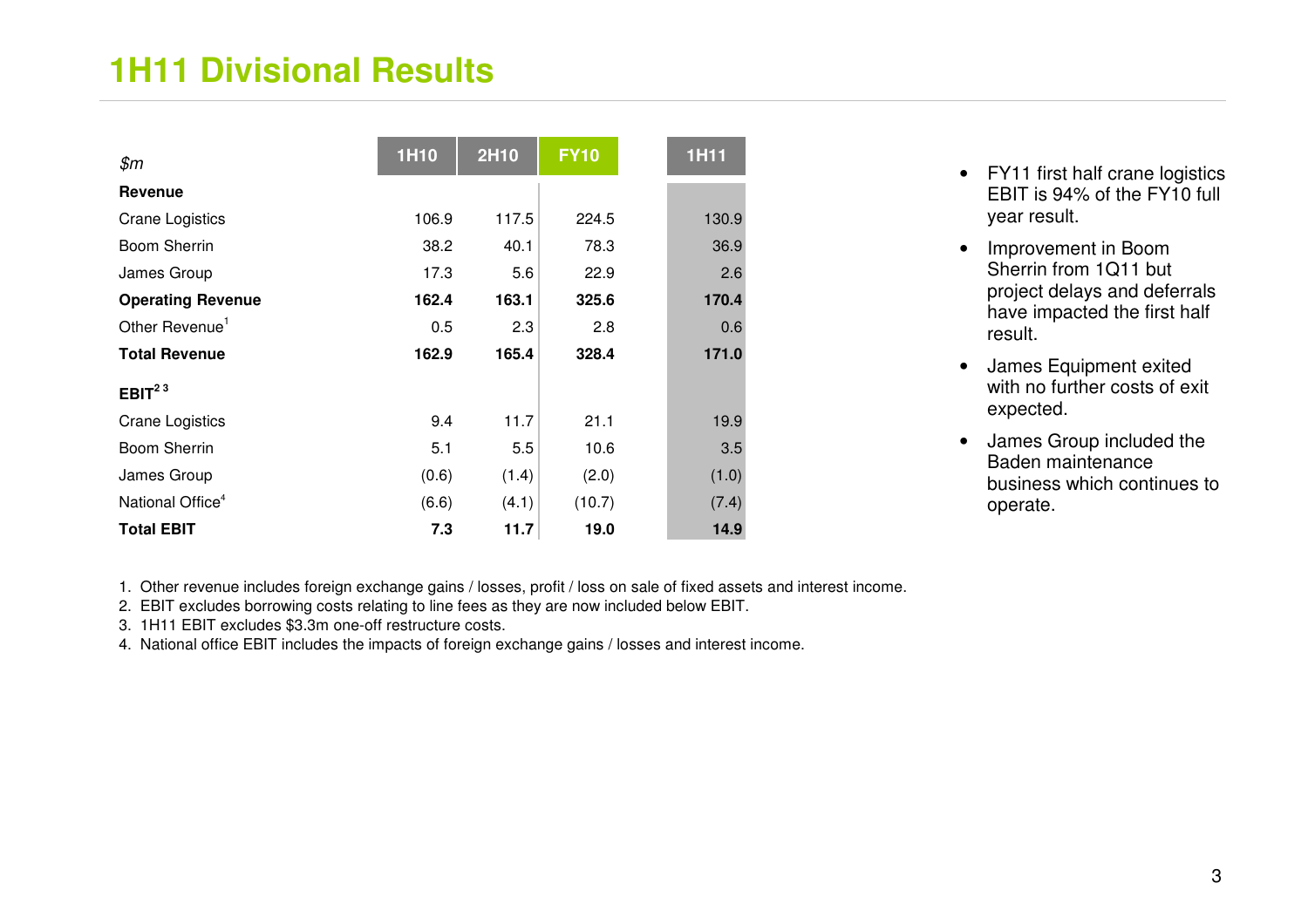### **1H11 Divisional Results – Crane Logistics**

#### **1H11 REVENUE CONTRIBUTION AND REVENUE CONTRIBUTION**



### **FY10 – FY11 HALF-ON-HALF MOVEMENTS**



- •22% increase in revenue on PCP.
- • Significant EBIT margin recovery:
	- $\circ$  1H10 8.7%
	- $O$  2H10 10.0%
	- $\circ$  1H11 15.2%
- • Improved market conditions in mining and resources, particularly the Bowen Basin and Hunter Valley.
- • Restructuring in Melbourne, Brisbane and Port Kembla to drive profitability improvement. Equipment relocated to support key customers in the Bowen Basin, Hunter Valley and the Pilbara.
- • Renewal of Mount Arthur Coal contract in Hunter Valley – an industrial maintenance contract with a key growth customer.
- Award of Banora Point contract an infrastructure project serviced by our Brisbane business.
- Queensland weather impacts in December were \$0.9m EBIT and are included in the trading results.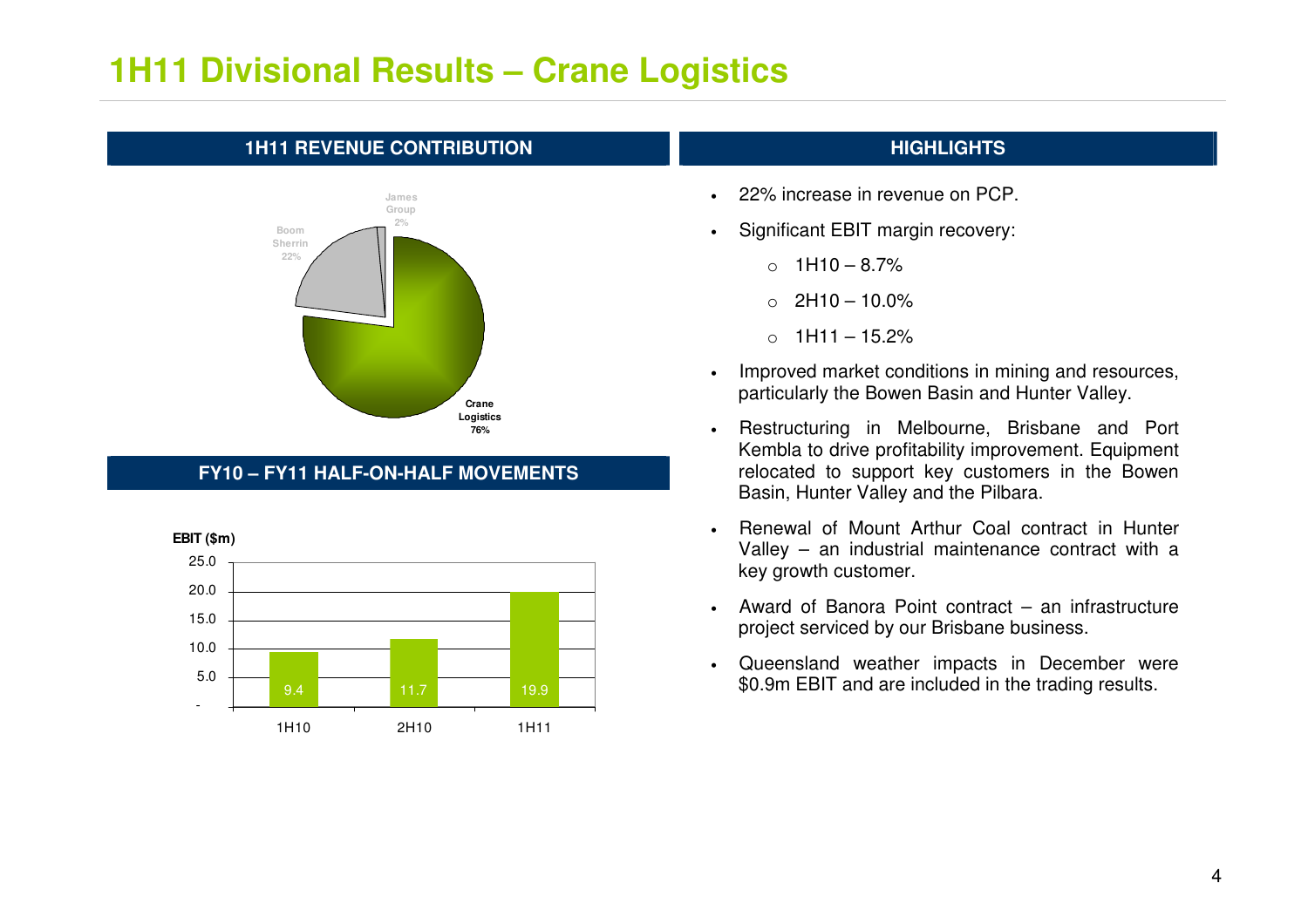### **1H11 Divisional Results – Boom Sherrin**

# **1H11 REVENUE CONTRIBUTION AND REVENUE CONTRIBUTION**



### **FY10 – FY11 HALF-ON-HALF MOVEMENTS**



- 1H11 performance impacted by project delays and some deferrals caused by weather.
- Q211 run rate performance improvement on Q111, as asset utilisation improves.
- Queensland weather impacts in December were \$0.3m EBIT and are included in the trading results.
- • Boom Sherrin has a solid pipeline of work with performance dependant on project timing and the opportunity for Boom Sherrin involvement in Queensland recovery efforts.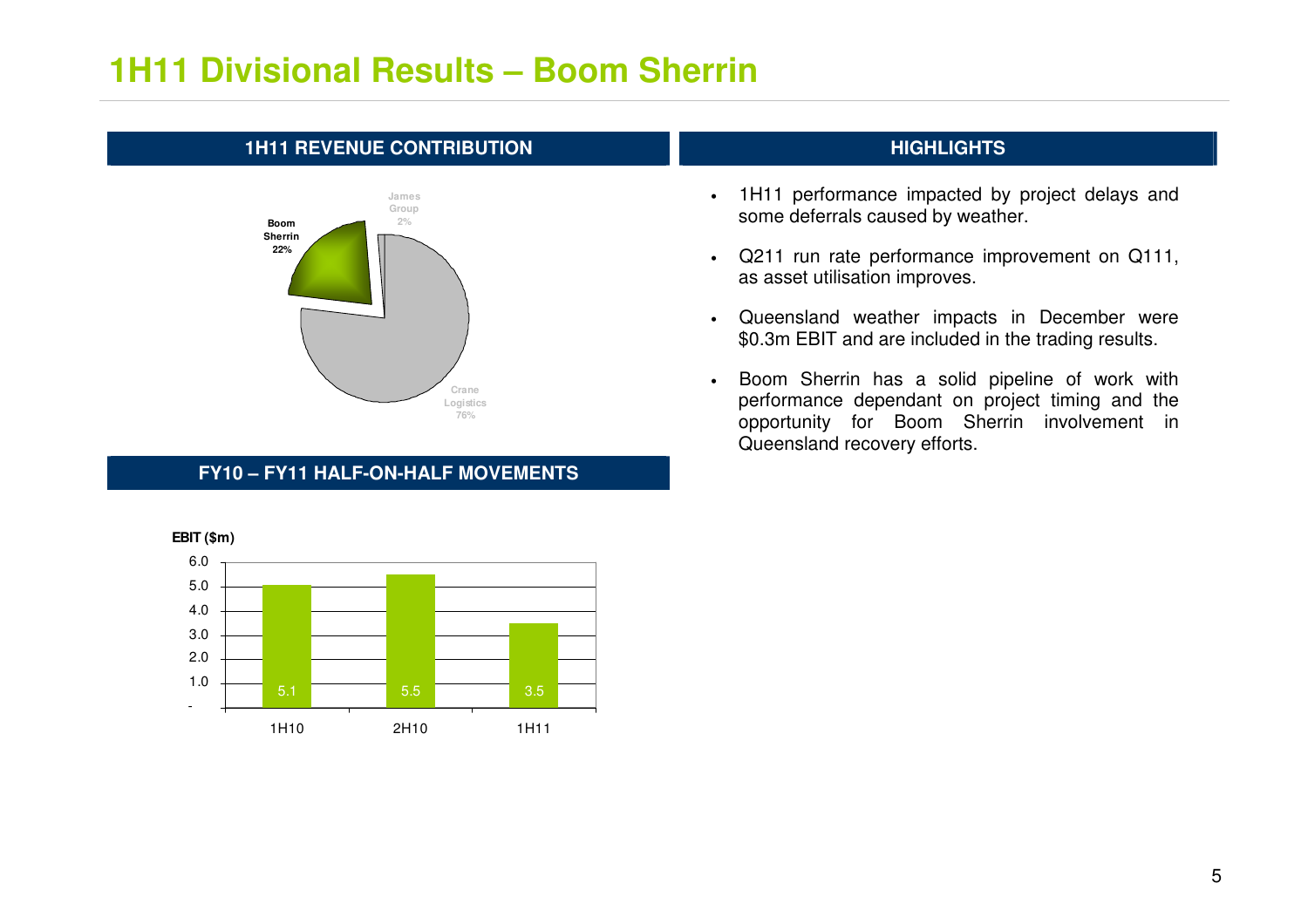### **Debt Facilities**

- ■ Boom's existing syndicated debt facility expires in September 2011. Consequently, total syndicated debt of \$70.2m is classified as a current liability at 31 December 2010. This will be reclassified as a non-current liability once the refinancing is complete.
- Refinancing process well progressed.
- ■ National Australia Bank appointed as Mandated Lead Arranger and Bookrunner and is currently working through its credit approval process.
- Boom's capital structure is significantly improved from September 2008 when the last refinancing took place.



■ Refinancing terms are further supported by Boom's earnings recovery that commenced in Q410 and is continuing.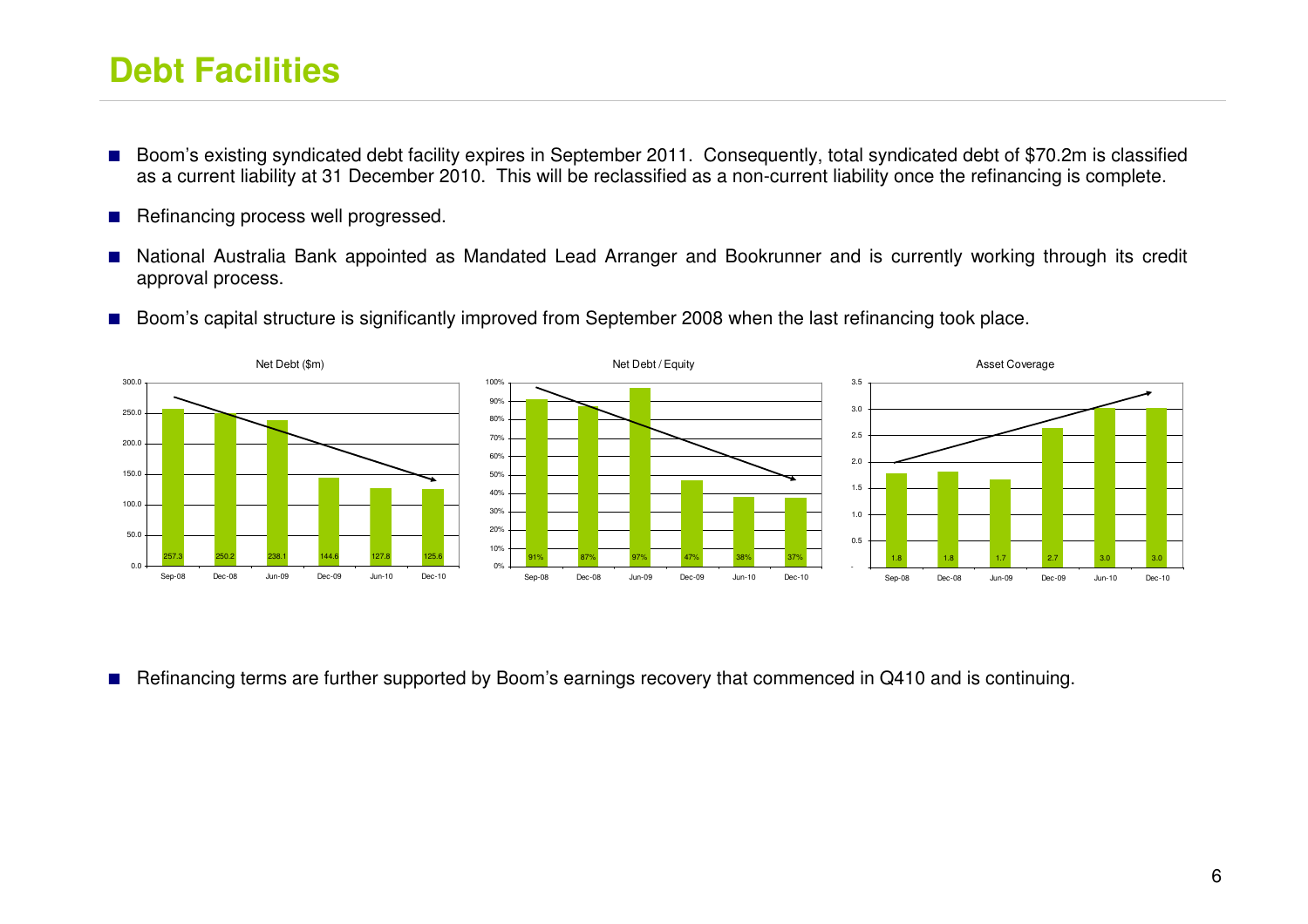### **Balance Sheet**

| \$m                                     | June<br>2010 | <b>December</b><br>2010 | \$m\$<br><b>M</b> vmt |
|-----------------------------------------|--------------|-------------------------|-----------------------|
| Cash                                    | 10.1         | 9.5                     | (0.6)                 |
| <b>Trade Receivables</b>                | 59.3         | 56.5                    | (2.8)                 |
| <b>Other Receivables</b>                | 4.0          | 4.7                     | 0.7                   |
| Inventories                             | 9.1          | 3.3                     | (5.8)                 |
| <b>Assets Held For Sale</b>             | 5.3          | 7.5                     | 2.2                   |
| Plant & Equipment                       | 367.0        | 360.0                   | (7.0)                 |
| Intangibles                             | 90.4         | 90.4                    |                       |
| Other current & non-current assets      | 6.5          | 4.8                     | (1.7)                 |
| <b>Total Assets</b>                     | 551.7        | 536.7                   | (15.0)                |
|                                         |              |                         |                       |
| 12<br>Payables                          | 43.1         | 27.6                    | (15.5)                |
| <b>Borrowings</b>                       | 135.1        | 133.5                   | (1.6)                 |
| Provisions                              | 12.3         | 12.2                    | (0.1)                 |
| Other current & non-current liabilities | 26.5         | 25.7                    | (0.8)                 |
| <b>Total Liabilities</b>                | 217.0        | 199.0                   | (18.0)                |
|                                         |              |                         |                       |
| <b>Net Assets</b>                       | 334.7        | 337.7                   | 3.0                   |

- Improved working capital position:
	- o both debtors and debtors days reduced;
	- o inventory reduced; and
	- o creditors reduced.
- Net Debt to Equity of 37% (38% at June 2010).
- As at 31 December 2010:
	- o Net Tangible Assets per share of \$0.54.
	- o Net Assets per share of \$0.73
- In addition to \$8.3m of new capital additions to plant and equipment, \$5.6m of assets were transferred out of James Equipment inventory to support crane logistics customers.

1. June 2010 payables includes \$17m of Letters of Credit relating to capital procured on deferred payment terms. This amount was transferred to Borrowings during 1H11.<br>2. December 2010 payables includes \$5m of Letters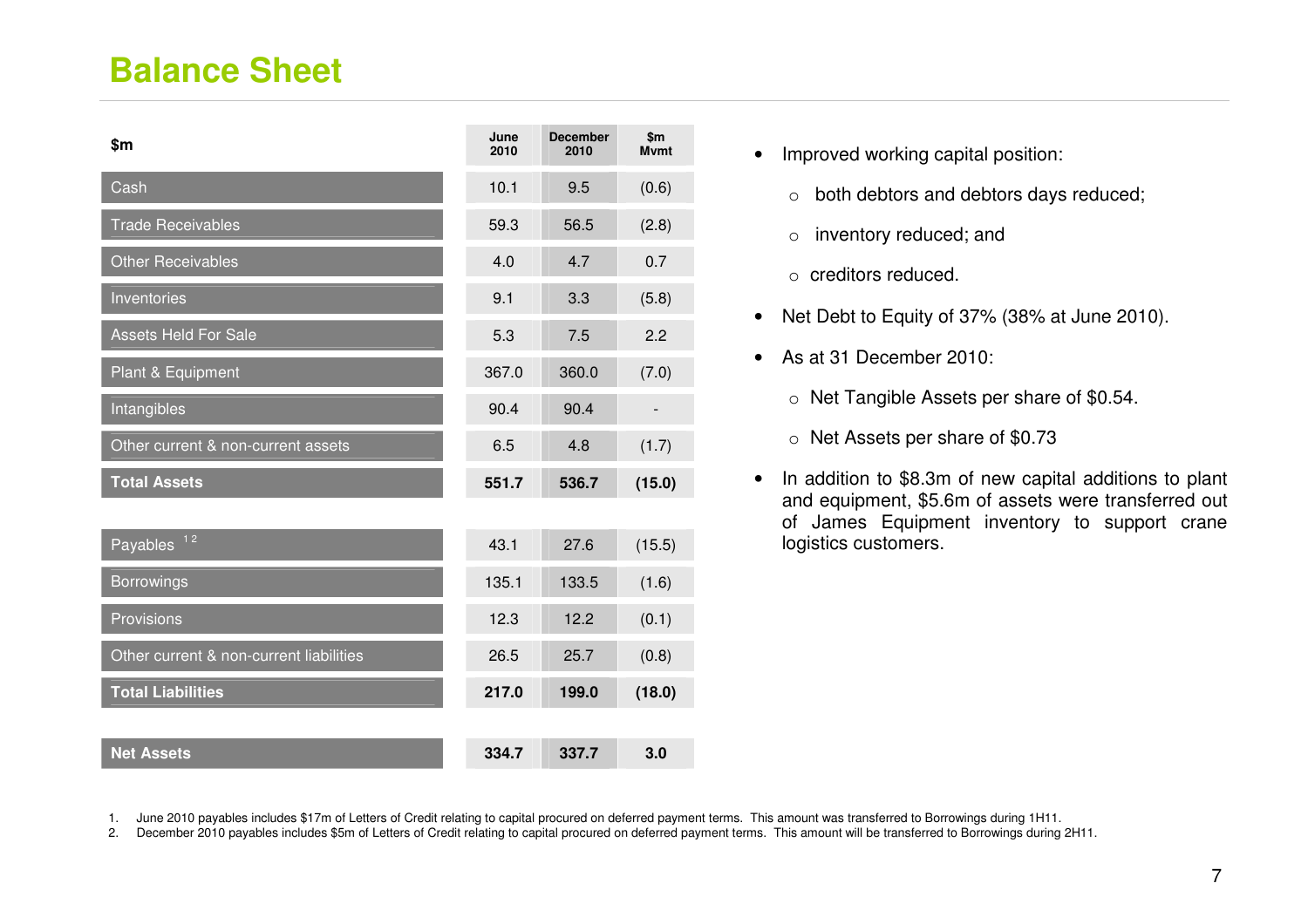### **Cash Flow**

| \$m                                              | 1H <sub>10</sub> | <b>1H11</b> | $\mathbf{m}$<br><b>M</b> vmt |
|--------------------------------------------------|------------------|-------------|------------------------------|
| Net receipts / $(payments)$ <sup>1</sup>         | 20.6             | 27.2        | 6.6                          |
| Net interest received / (paid) $^1$              | (9.2)            | (7.6)       | 1.6                          |
| Income tax received / (paid)                     | 14.1             | (1.0)       | (15.1)                       |
| Cash provided from operating activities          | 25.5             | 18.6        | (6.9)                        |
| Purchase of plant and equipment                  | (14.3)           | (21.1)      | (6.8)                        |
| Proceeds from the sale of plant and<br>equipment | 5.0              | 2.7         | (2.3)                        |
| Cash used in investing activities                | (9.3)            | (18.4)      | (9.1)                        |
| Repayments of borrowings                         | (85.7)           | (20.4)      | 65.3                         |
| Proceeds from borrowings                         | 2.8              | 19.7        | 16.9                         |
| Payment of dividends                             |                  |             |                              |
| Proceeds from issue of shares                    | 66.8             |             | (66.8)                       |
| Payments for issuing shares                      | (1.8)            |             | 1.8                          |
| Cash used in financing activities                | (17.9)           | (0.7)       | 17.2                         |
|                                                  |                  |             |                              |
| Net increase / (decrease) in cash                | (1.7)            | (0.5)       | 1.2                          |
| <b>Closing cash</b>                              | 9.0              | 9.5         | 0.5                          |

- Cash flow position continues to be strong
- \$20.4m of finance leases (principal and residual) were paid out by cash during the period.
- A total of \$21.1m of plant and equipment expenditure impacted the cash flow in the period, comprising:
	- o \$12.8m of deferred capital (assets were on the balance sheet in FY10 but payment terms were deferred); and
	- o \$8.3m of new capital purchases.
- No dividend to be paid for 1H11.

1. Syndicated debt borrowing costs have been reclassified as Interest Paid (previously reported as payments to suppliers of \$2.4m in 1H10 and \$3.2m in 1H11).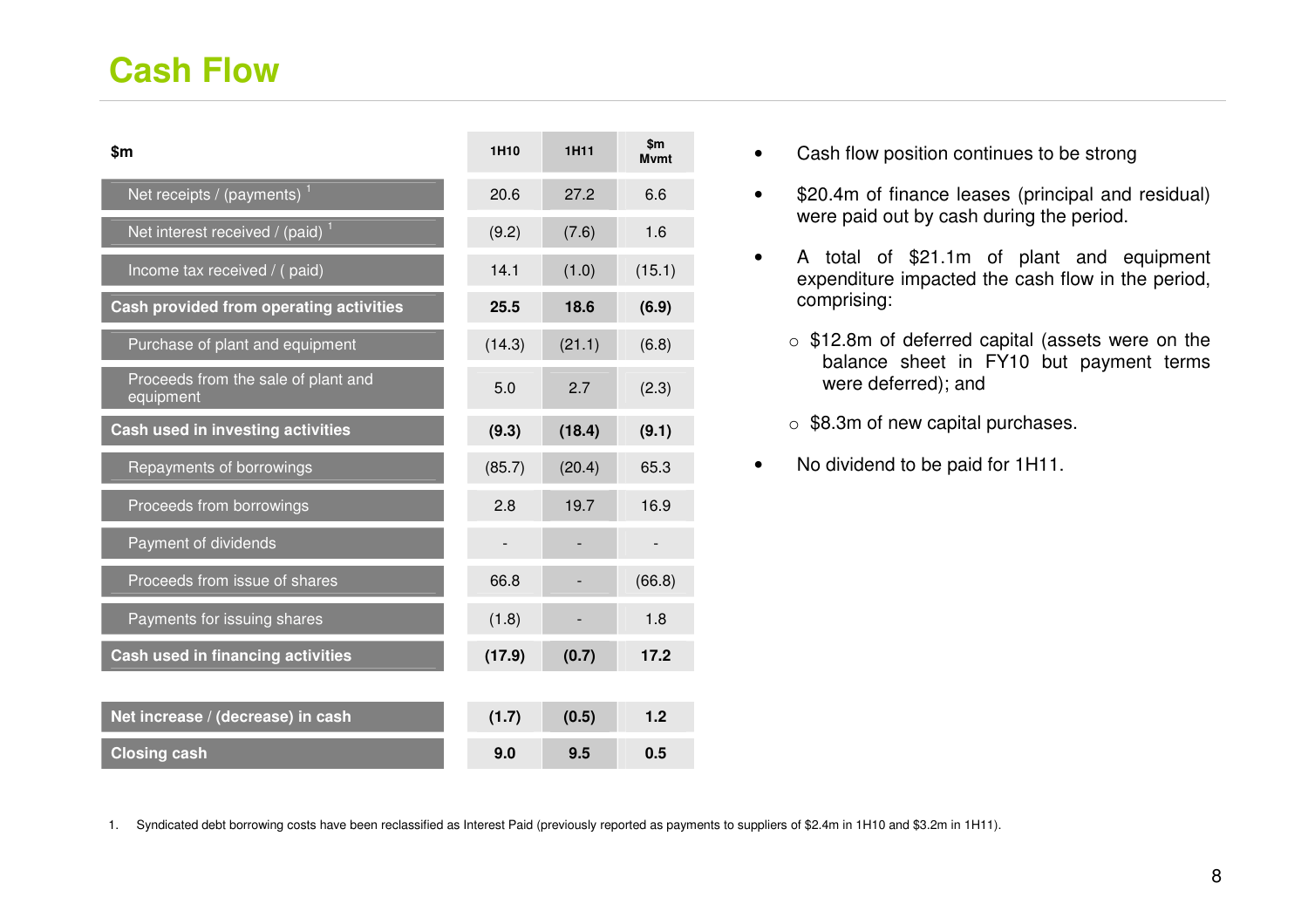### **Sound progress being made on strategic priorities**

**UPDATE** 

| <b>RESHAPE THE</b><br><b>BUSINESS</b>                                 | Drive crane logistics growth in industrial services and major project development markets<br>Redeploy fleet to maximise revenue and returns<br>Manage non-core businesses for cash                                                                                           |
|-----------------------------------------------------------------------|------------------------------------------------------------------------------------------------------------------------------------------------------------------------------------------------------------------------------------------------------------------------------|
| <b>DRIVE PROFIT</b><br><b>IMPROVEMENT</b><br><b>AND RETURNS</b>       | Drive operational improvements in<br>Maintenance management<br>$\circ$<br>Labour cost management<br>$\circ$<br>Working capital management<br>$\circ$<br>Indirect costs<br>$\Omega$<br>Continue to focus on return on capital disciplines in the fleet                        |
| <b>INVEST IN GROWTH</b>                                               | Invest in fleet mix to address market demand in resources, energy, utilities and major<br>infrastructure projects                                                                                                                                                            |
| <b>INVEST IN PEOPLE,</b><br><b>CAPABILITIES AND</b><br><b>CULTURE</b> | Continued focus on safety culture and capability<br>On-going investment in training<br>Continue to enhance management talent pool<br>$\bullet$<br>Next phase of system and process improvements: operational and financial management,<br>payroll and labour cost management |
| <b>HALF YEAR</b>                                                      | Continued focus on core markets is yielding results, evidenced by margin growth<br>Further contract wins – Mount Arthur Coal (renewal) in the Hunter Valley and<br>$\circ$<br>Banora Point, serviced by our Brisbane business                                                |

- o First wind farm construction project commences in March
- Strong progress in strengthening internal capability to support growth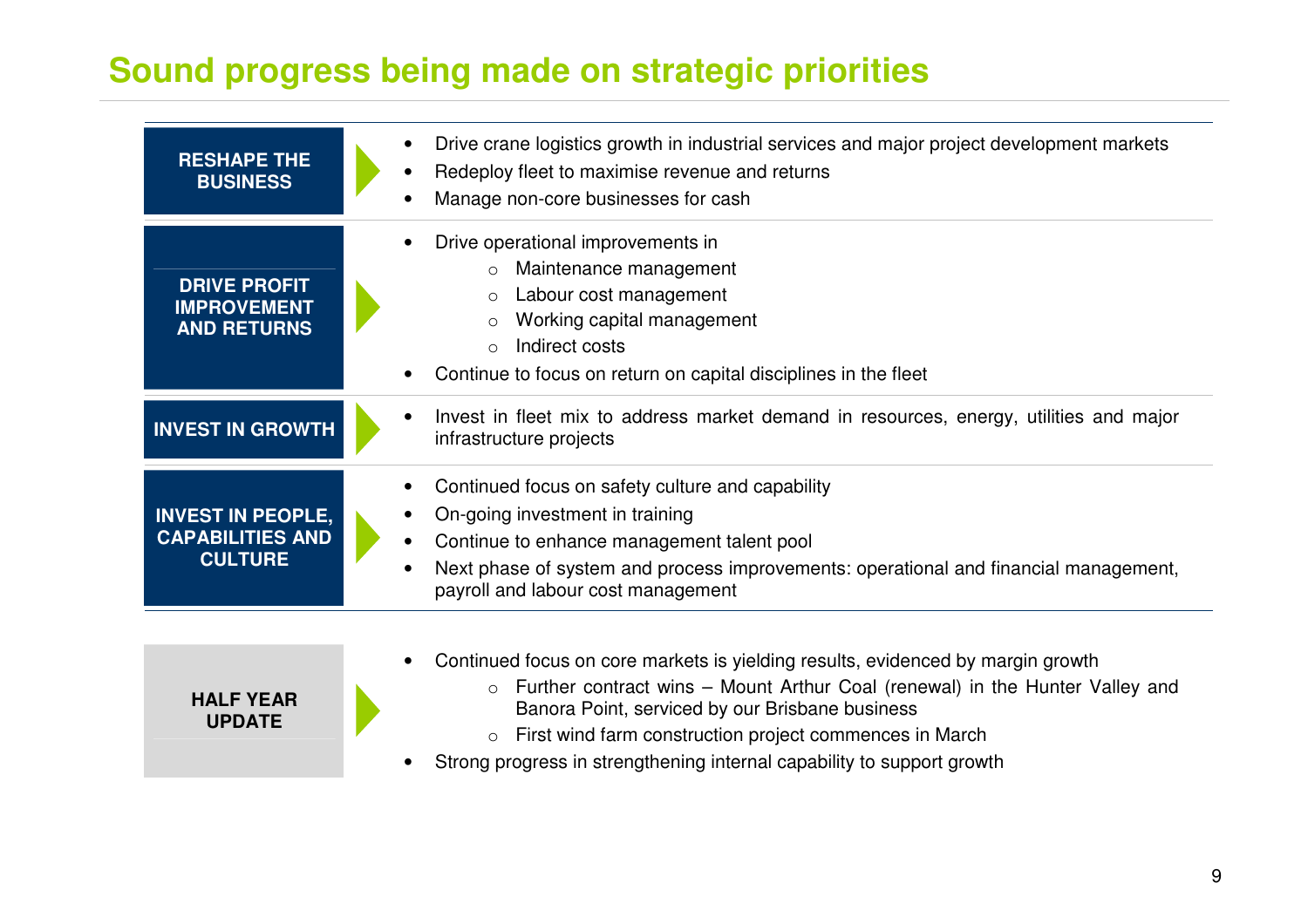### **Outlook**

#### **Strategy and key market activity on track.**

- Recovery to continue in crane logistics underpinned by strong growth projections from our key customers.
- Strengthening demand from resources, energy, utilities and infrastructure sectors expected to continue.
- Pipeline for Boom Sherrin is solid, subject to timing of project commencements and involvement in recovery efforts in Queensland.
- **Weather is always a factor for our major customers and for Boom. Business performance in the first half was generally resilient against the adverse weather conditions, with financial impacts not severe.**
- **The Company has experienced further business disruptions due to the abnormal weather events in Queensland and Western Australia during January and February.** 
	- Whilst some Boom employees were personally impacted, none were harmed and there was virtually no damage to Boom's facilities and equipment.
	- Whilst these abnormal weather events will impact on the third quarter result, the impact on the full year is uncertain as increased demand is likely through recovery efforts and to compensate for lost production.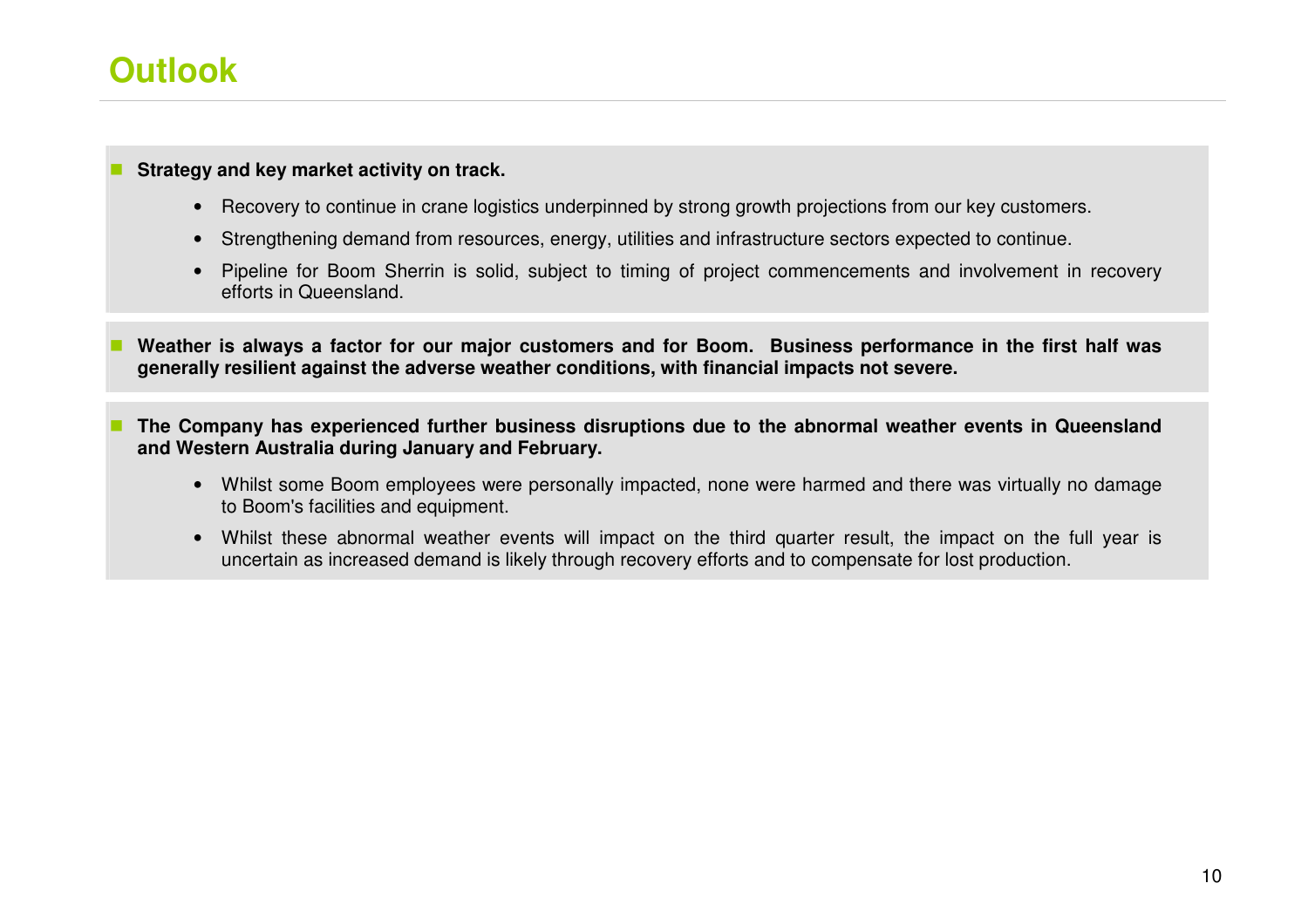



Investor enquiries:

**Brenden Mitchell** Managing Director and Chief Executive Officer

03 9207 2500

**Iona MacPherson** Chief Financial Officer and Company Secretary

03 9207 2500